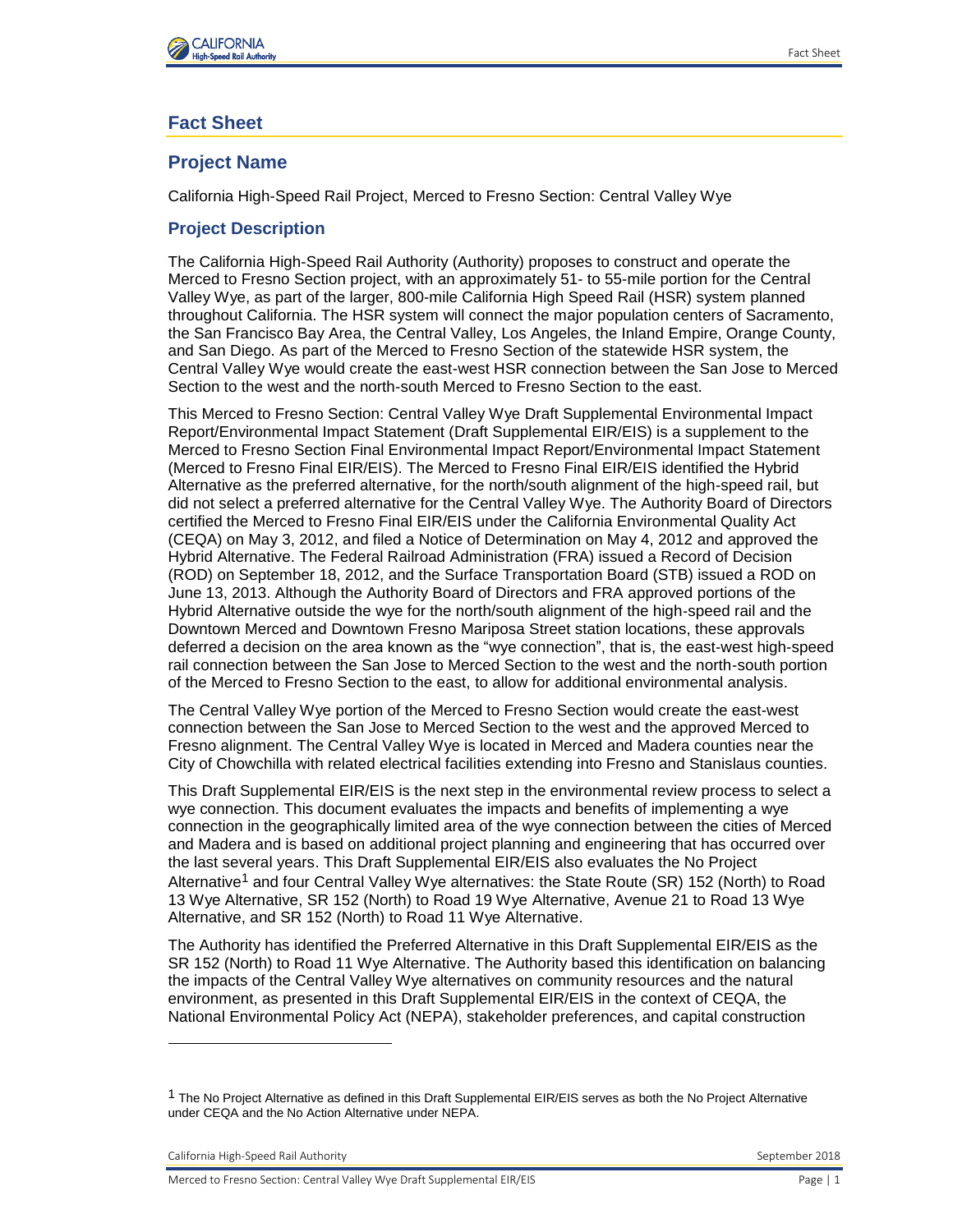

costs. This alternative would generally have less intensive community impacts than other alternatives, although it would still result in impacts on the community of Fairmead. Relative to the other alternatives, the SR 152 (North) to Road 11 Wye Alternative would have the fewest residential displacements, least daytime construction noise impacts, least permanent conversion of Important Farmland, and would require the relocation or reconfiguration of the fewest dairies. This alternative would also result in the fewest linear feet of disturbance to the historic Robertson Boulevard Tree Row. The SR 152 (North) to Road 11 Wye Alternative would expose two sensitive receptors to a permanent increase in traffic noise, and train operations would expose 35 sensitive receptors to severe noise impacts, all single-family residences. This alternative would have more such impacts than the other alternatives because it would displace fewer homes. With regard to the natural environment, the SR 152 (North) to Road 11 Wye Alternative would have the least potential for direct impacts on special-status plant communities because it would have the least vegetation removal. It would have the least potential for impacts on wetlands and waters of the United States, including on vernal pools and associated species.

#### **Joint Lead Agencies**

Federal Railroad Administration 1200 New Jersey Avenue SE, W36-444 Washington, D.C. 20590

California High-Speed Rail Authority 770 L Street, Suite 620 MS-1 Sacramento, CA 95814

#### **NEPA Lead Agency**

FRA is the lead agency for NEPA compliance.

As permitted under the Surface Transportation Project Delivery Program (STPD Program), the State of California has requested that the FRA assign its responsibilities under NEPA and related federal environmental laws to the Authority. The STPD Program is authorized by 23 United States Code section 327 to be implemented by the Federal Highway Administration, FRA and the Federal Transit Administration through joint regulations defining project and applicant eligibility, the application requirements, and the requirements for a written Memorandum of Understanding (MOU) approving the assignment.

The Authority, in partnership with the California State Transportation Agency, made available for public review and comment, a draft application to the FRA to assume federal environmental responsibilities under the NEPA. The official comment period on the draft application began Thursday, November 9, 2017, and ended Monday, December 11, 2017. Public comments received during this period were reviewed and considered prior to submitting the final application to the FRA in February 2018. The FRA published the final application and draft MOU in the *Federal Register* on Wednesday, May 2, 2018, and solicited public comment for 30 days, which ended June 1, 2018. The final application and MOU can be viewed on the California High-Speed Rail Authority website at: [http://www.hsr.ca.gov/Programs/Environmental\\_Planning/](http://www.hsr.ca.gov/Programs/Environmental_Planning/nepa_assignment.html) [nepa\\_assignment.html.](http://www.hsr.ca.gov/Programs/Environmental_Planning/nepa_assignment.html) These comment periods do not substitute for, or duplicate, the comment period for this Draft Supplemental EIR/EIS.

The FRA remains the lead agency under NEPA for this Draft Supplemental EIR/EIS until the application process is complete and FRA has signed the MOU. If FRA signs the MOU and does so prior to the ROD for this Draft Supplemental EIR/EIS, the Authority would issue the ROD and finalize any related environmental reviews in lieu of FRA.

September 2018 California High-Speed Rail Authority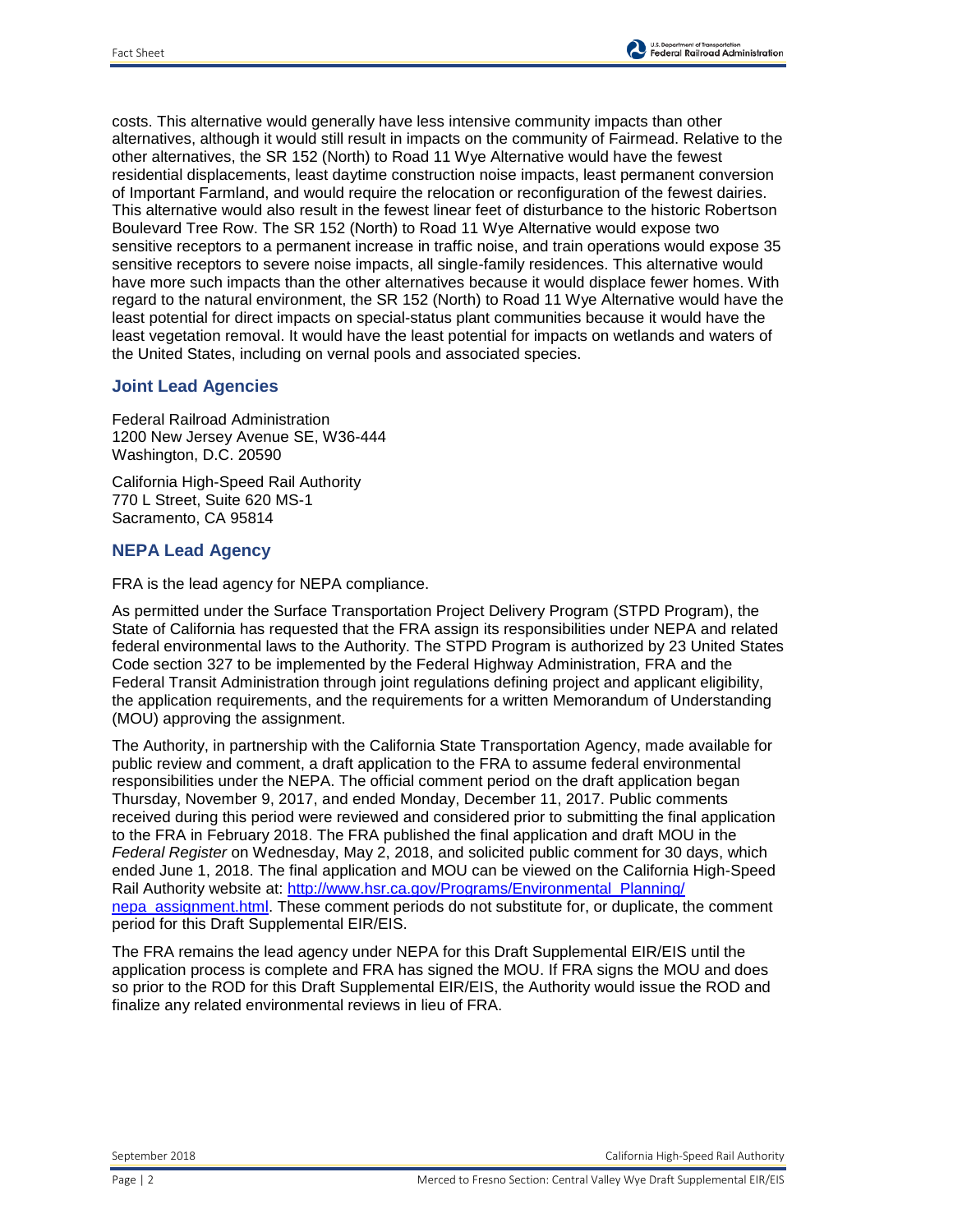

#### **Responsible NEPA Official**

Paul Nissenbaum, Associate Administrator Railroad Policy and Development 1200 New Jersey Ave SE, W36-444 Washington, D.C. 20590

#### **CEQA Lead Agency**

The California High-Speed Rail Authority is the lead agency for CEQA compliance.

#### **Responsible CEQA Official**

Brian P. Kelly, Chief Executive Officer California High-Speed Rail Authority 770 L Street, Suite 620 MS-1 Sacramento, CA 95814

#### **Document Availability**

This Draft Supplemental EIR/EIS is available online at:

[http://hsr.ca.gov/Programs/Environmental\\_Planning/supplemental\\_merced\\_fresno.html.](http://hsr.ca.gov/Programs/Environmental_Planning/supplemental_merced_fresno.html) The Authority website also contains technical reports that inform the analysis provided in the Draft Supplemental EIR/EIS.

Printed copies of this Draft Supplemental EIR/EIS and related appendices along with electronic copies of the technical reports are available for review during business hours at the Authority's office at 770 L Street, Suite 620 MS-1, Sacramento, CA, and the Authority's office at 1111 H Street, Fresno, CA. Printed and electronic copies of the Draft Supplemental EIR/EIS have been placed at the following public libraries and county clerk offices. See Chapter 10, Draft Supplemental EIR/EIS Distribution, for a complete list of locations where this document can be found. You may also request an electronic copy on compact disc (CD) of the Draft Supplemental EIR/EIS by calling (916) 324-1541

The Merced to Fresno Final EIR/EIS is also available for reference at: [www.hsr.ca.gov.](http://www.hsr.ca.gov/) You may also request an electronic copy on CD of the Merced to Fresno Final EIR/EIS by calling (916) 324-1541. This document is not currently part of the public review and comment process in that it was completed and finalized in 2012, however, it is available for review and reference.

#### **Contact Information**

This Draft Supplemental EIR/EIS in its entirety has been posted on the Authority's [website](http://hsr.ca.gov/Programs/Environmental_Planning/supplemental_merced_fresno.html) as well as the FRA's [website.](https://www.fra.dot.gov/) In addition, the Authority published materials online (in English and Spanish) summarizing the purpose and contents of the document and how to participate in the public comment period. To obtain a copy of the environmental documents, contact:

California High-Speed Rail Authority 770 L Street, Suite 620 MS-1 Sacramento, CA 95814 (916) 324-1541

## **Permits, Approvals, and Consultations**

#### **Federal**

 **Surface Transportation Board** - Authority to construct and operate the project under Sections 10502 and 10901 of the ICC Termination Act of 1995.

California High-Speed Rail Authority September 2018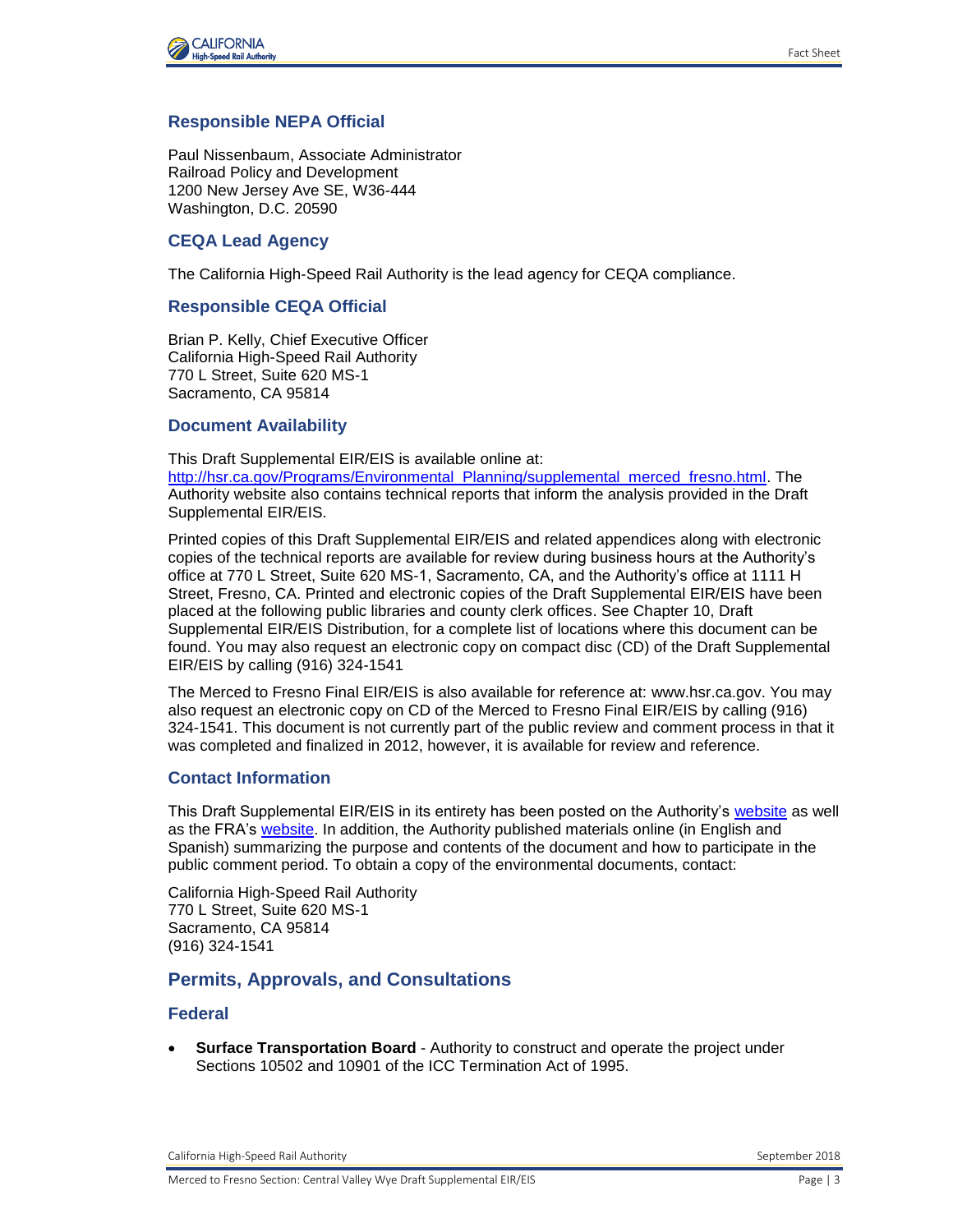

- **U.S. Army Corps of Engineers** Section 404 Permit for Discharge of Dredge or Fill Materials into Waters of the U.S., including wetlands. Also, Section 10 Permit for construction of any structure in or over any Navigable Water of the U.S.
- **U.S. Environmental Protection Agency** Review of Environmental Justice conclusions; General Conformity Determination.
- **Federal Railroad Administration**, in consultation with the **California Office of Historic Preservation** and the **Advisory Council on Historic Preservation** - National Historic Preservation Act, Section 106 Consultation.
- **U.S. Department of Transportation** Section 4(f) Evaluation.
- **U.S. Fish and Wildlife Service** Section 7 Consultation and Biological Opinion.
- **U.S. National Marine Fisheries Service** Section 7 Consultation and Biological Opinion.
- **U.S. Bureau of Reclamation** Permits to Enter; Temporary Construction Permits; Acquisition of Land Rights.

## **State**

- **California Department of Fish and Wildlife** California Endangered Species Act (CESA) permits; Section 1602 Lake and Streambed Alteration Agreement.
- **California Department of Transportation**  Encroachment permits.
- **California Public Utilities Commission -** Approval for construction and operation of railroad crossing of public roads and for construction of new transmission lines and substations.
- **California State Lands Commission**  Lease for crossing state sovereign lands.
- **State Water Resources Control Board, Central Valley Regional Water Quality Control Board** - Permits under Clean Water Act Section 401 Water Quality Certification; Section 402 National Pollutant Discharge Elimination System Waste Discharge Permit; Statewide Stormwater General Permit for Construction; Statewide Stormwater General Permit for Industrial Activities, Dewatering Permit (Order No. 98-67); Spill Prevention, Control and Countermeasures Plan (part of Section 402 process); Stormwater Construction and Operation Plan (part of Section 402 process).
- **Central Valley Flood Protection Board** Encroachment permit under Section 208.10 (designated streams, flood control and protection facilities).

## **Regional**

 **San Joaquin Valley Air Pollution Control District** - Permits under Rule 201, General Permit Requirements; Rule 403, Fugitive Dust; Rule 442 Architectural Coatings; Rule 902 Asbestos.

## **Authors and Principal Contributors**

Chapter 11, List of Preparers, contains a complete list of the persons involved in preparation of this Draft Supplemental EIR/EIS.

## **Public Release of Draft Supplemental EIR/EIS**

Tuesday, September 4, 2018

## **Subsequent Steps**

This Draft Supplemental EIR/EIS will be circulated for a 45-day public review period per regulations set forth by CEQA and NEPA. The public and public agencies will have the chance to provide comments on environmental issues and the project. At the close of the 45-day public review period, the Authority will develop a Final Supplemental EIR/EIS. This document will contain the information that was revised from the Draft Supplemental EIR/EIS in accordance with the comments received during the public review period. The Final Supplemental EIR/EIS will also contain responses to the comments received during the public review period of the Draft Supplemental EIR/EIS. Once the Central Valley Wye Final Supplemental EIR/EIS is prepared,